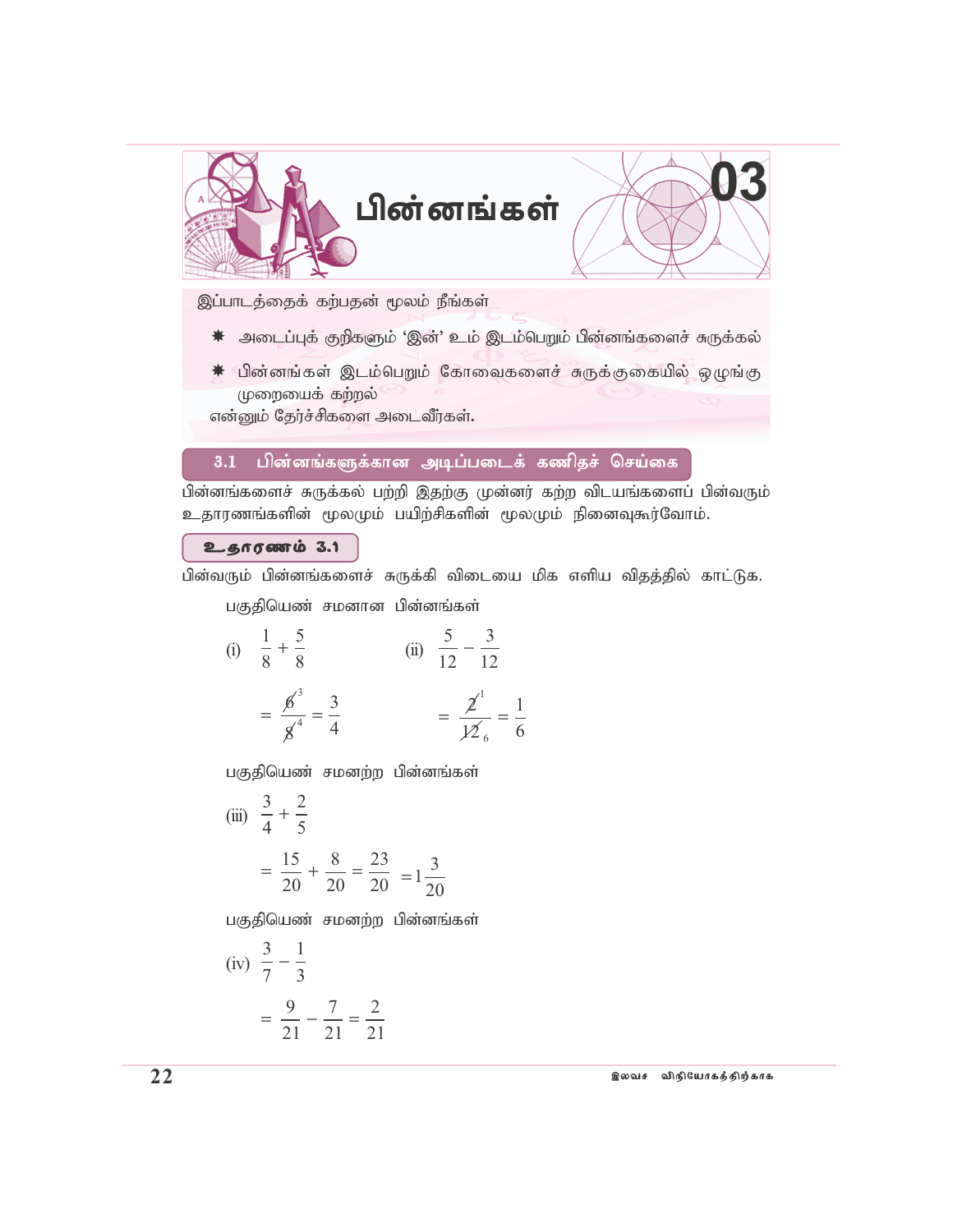(v) 
$$
2\frac{5}{8} - 1\frac{5}{12}
$$
 (vi)  $3\frac{3}{4} - 2\frac{1}{12}$   
\n
$$
= (2-1) + (\frac{5}{8} - \frac{5}{12})
$$
  
\n
$$
= 1 + (\frac{15}{24} - \frac{10}{24})
$$
  
\n
$$
= 1 + \frac{5}{24} = 1\frac{5}{24}
$$
  
\n
$$
= 1 + \frac{5}{24} = 1\frac{5}{24}
$$
  
\n
$$
= \frac{45}{12} - \frac{25}{12}
$$
  
\n
$$
= \frac{20}{12} = \frac{5}{3} = 1\frac{2}{3}
$$
  
\n
$$
= \frac{20}{12} = \frac{5}{3} = 1\frac{2}{3}
$$
  
\n
$$
= \frac{20}{12} = \frac{5}{3} = 1\frac{2}{3}
$$
  
\n
$$
= \frac{20}{12} = \frac{5}{3} = 1\frac{2}{3}
$$
  
\n
$$
= \frac{12}{35}
$$
  
\n
$$
= \frac{12}{35}
$$
  
\n
$$
= \frac{15}{13} \times \frac{5}{8}
$$
  
\n
$$
= \frac{15}{26}
$$
  
\n
$$
= \frac{12}{26} \times \frac{1}{6} = \frac{12}{3} \times \frac{1}{6}
$$
  
\n
$$
= \frac{12}{26} \times \frac{1}{6} = \frac{1}{3} \times \frac{1}{6}
$$

பின்னங்கள் பற்றி நீங்கள் கற்ற விடயங்களை மேலும் நினைவில் வைத்துக்கொள்வதற்குப் பயிற்சி  $3.1$  இல் ஈடுபடுக.

| பயிற்சி 3.1 <u>இ</u>                   |                                                               |                                       |  |
|----------------------------------------|---------------------------------------------------------------|---------------------------------------|--|
|                                        | 1. கீழே தரப்பட்டுள்ள பின்னங்களைச் சுருக்கி எளிய வடிவில் தருக. |                                       |  |
| (i) $\frac{1}{5} + \frac{2}{5}$        | (ii) $\frac{5}{7} - \frac{3}{7}$                              | (iii) $\frac{1}{4} + \frac{2}{8}$     |  |
| (iv) $\frac{2}{5} - \frac{1}{10}$      | (v) $1\frac{3}{4} \times \frac{1}{7}$                         | (vi) $\frac{2}{8} \div \frac{3}{2}$   |  |
| (vii) $2\frac{5}{8} \div 1\frac{3}{4}$ | (viii) $3\frac{3}{4} \div 5$                                  | (ix) $2\frac{2}{3}\times1\frac{4}{5}$ |  |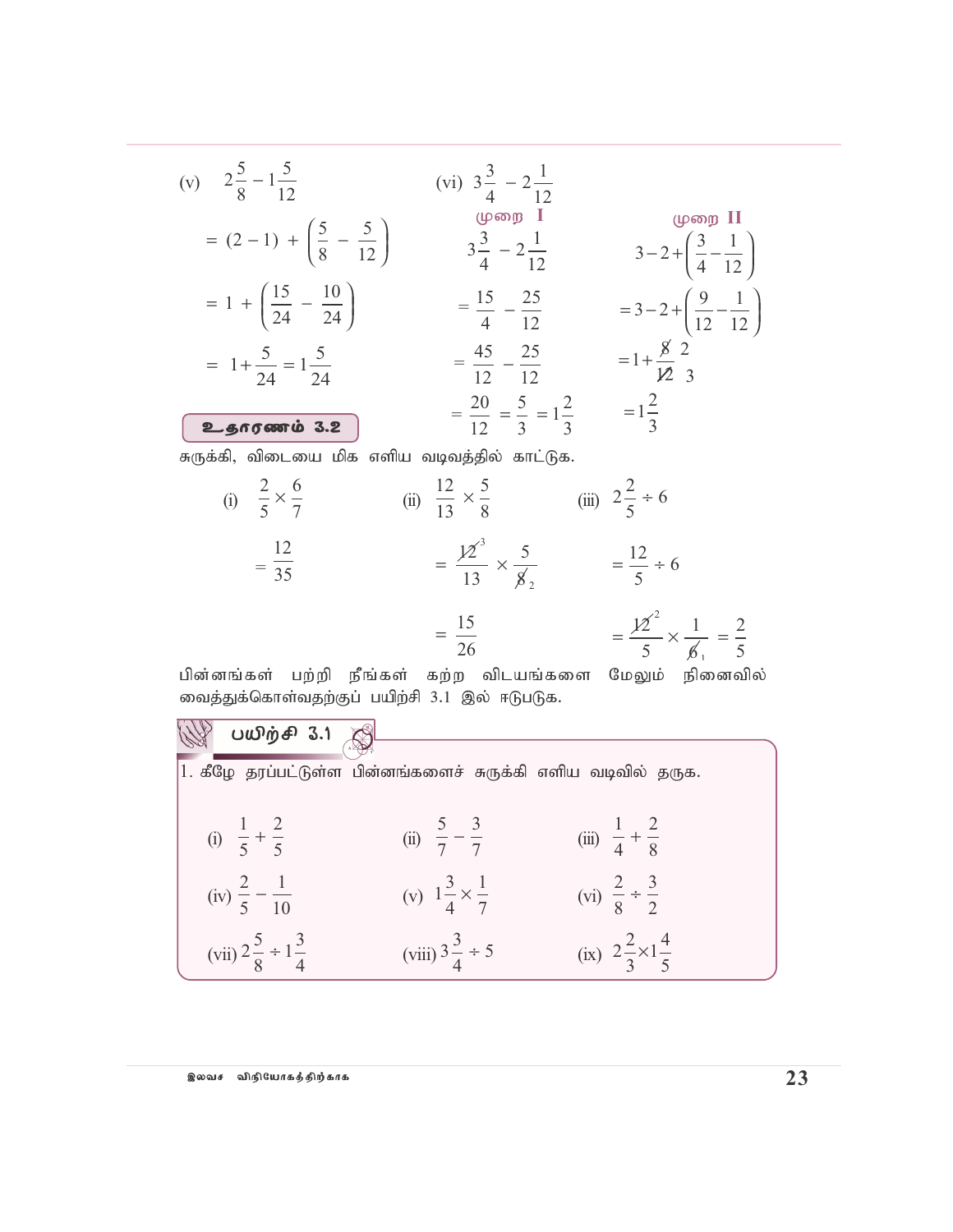

ஐச் சுருக்குக.  $\left(\frac{1}{2} + \frac{1}{3}\right) \times \frac{1}{5}$ 

இங்கு இரு கணிதச் செய்கைகள் இருக்கும் அதே வேளை ஒன்று அடைப்புக் குறிகளினால் வேறுபடுத்தப்பட்டுள்ளது. அடைப்புக் குறிகளினால் காட்டப்படும் பகுதியை முதலில் சுருக்கல் விதியாகும். அதாவது ஒரு கோவையில் உள்ள அடைப்புக் குறிகள் அப்பகுதியை முதலில் சுருக்கவேண்டும் என்பதைக் காட்டுகின்றன.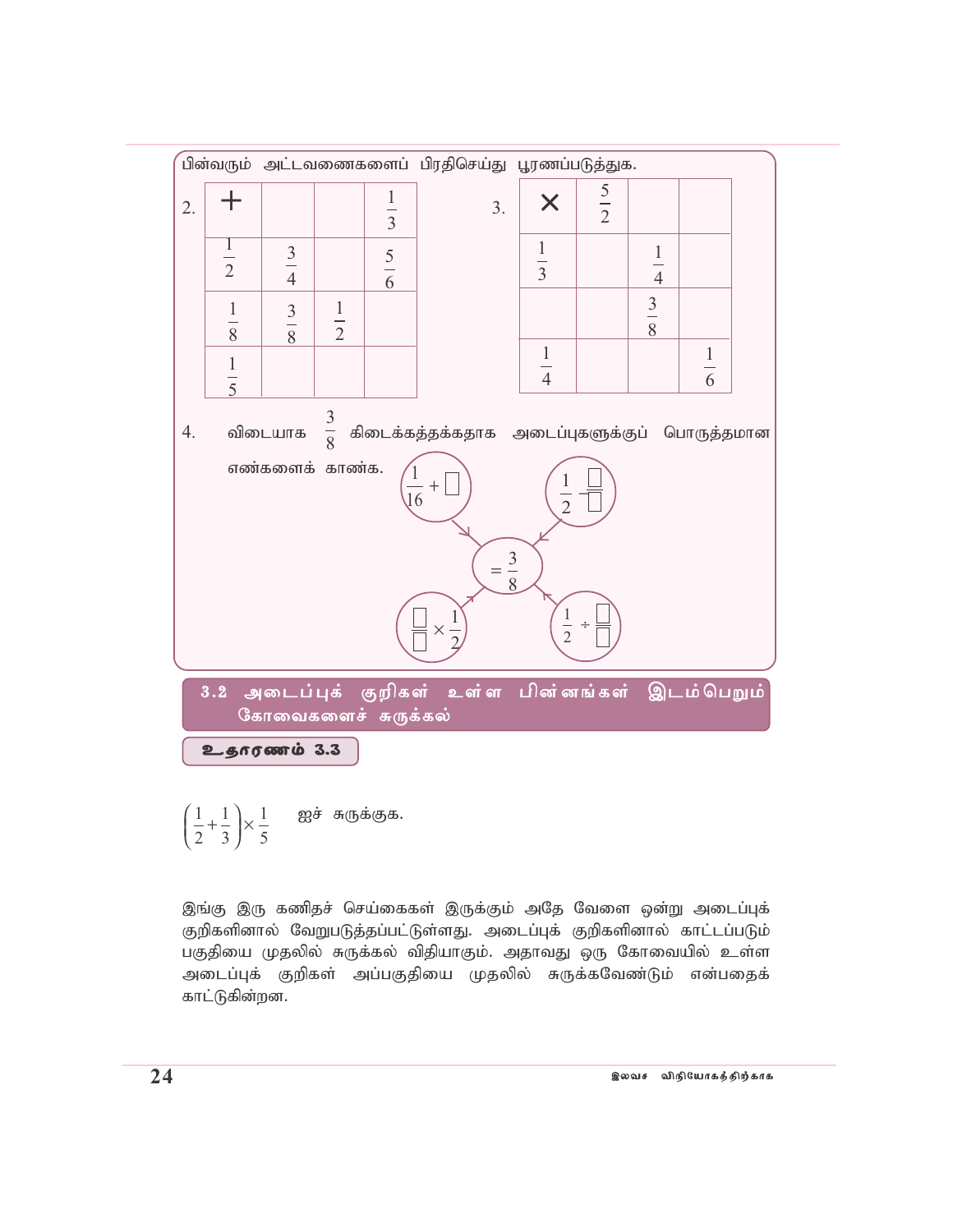1 2 1 3 1 6 + ÷ Ir; RUf;fp> tpilia kpf vspa tbtj;jpy; vOJf. 1 2 1 3 1 6 + ÷ = + ÷ 3 6 2 6 1 6 = × 5 6 6 1 <sup>1</sup> 1 *= 5* 1 5 2 3 1 2 × + Ir; RUf;fp> tpilia kpf vspa tbtj;jpy; vOJf. 1 5 2 3 1 2 × + = × + 1 5 4 6 3 6 = × = 1 5 7 6 7 30 2 3 5 1 1 4 5 8 − ÷ Ir; RUf;fp> tpilia kpf vspa tbtj;jpy; vOJf. *=* 2 3 5 1 1 4 5 8 − ÷ = − ÷ 13 5 5 4 5 8 = − ÷ 52 20 25 20 5 8 (Kjypy; milg;Gf; FwpfspDs; cs;sijr; RUf;FNthk;) (Kjypy; milg;Gf; FwpfspDs; cs;sijr; RUf;FNthk;) (Kjypy; milg;Gf; FwpfspDs; cs;sijr; RUf;FNthk;) cjhuzk ; 3.5 cjhuzk ; 3.4 cjhuzk ; 3.6 1 2 1 3 1 5 + × 3 6 2 6 1 5 + × 5 6 1 5 1 6 × = = × = = 27 20 8 5 54 25 2 4 25 <sup>5</sup> 2 mjhtJ (Kjypy; milg;Gf; FwpfspDs; cs;sijr; RUf;FNthk;)

இலவச விநியோகத்திற்காக **முறைமையான முறைமையான முறைவாக முறைவாக முன்பை** முறைவாக முறைவாக முறைவாக முறைவாக முறைவாக முறைவ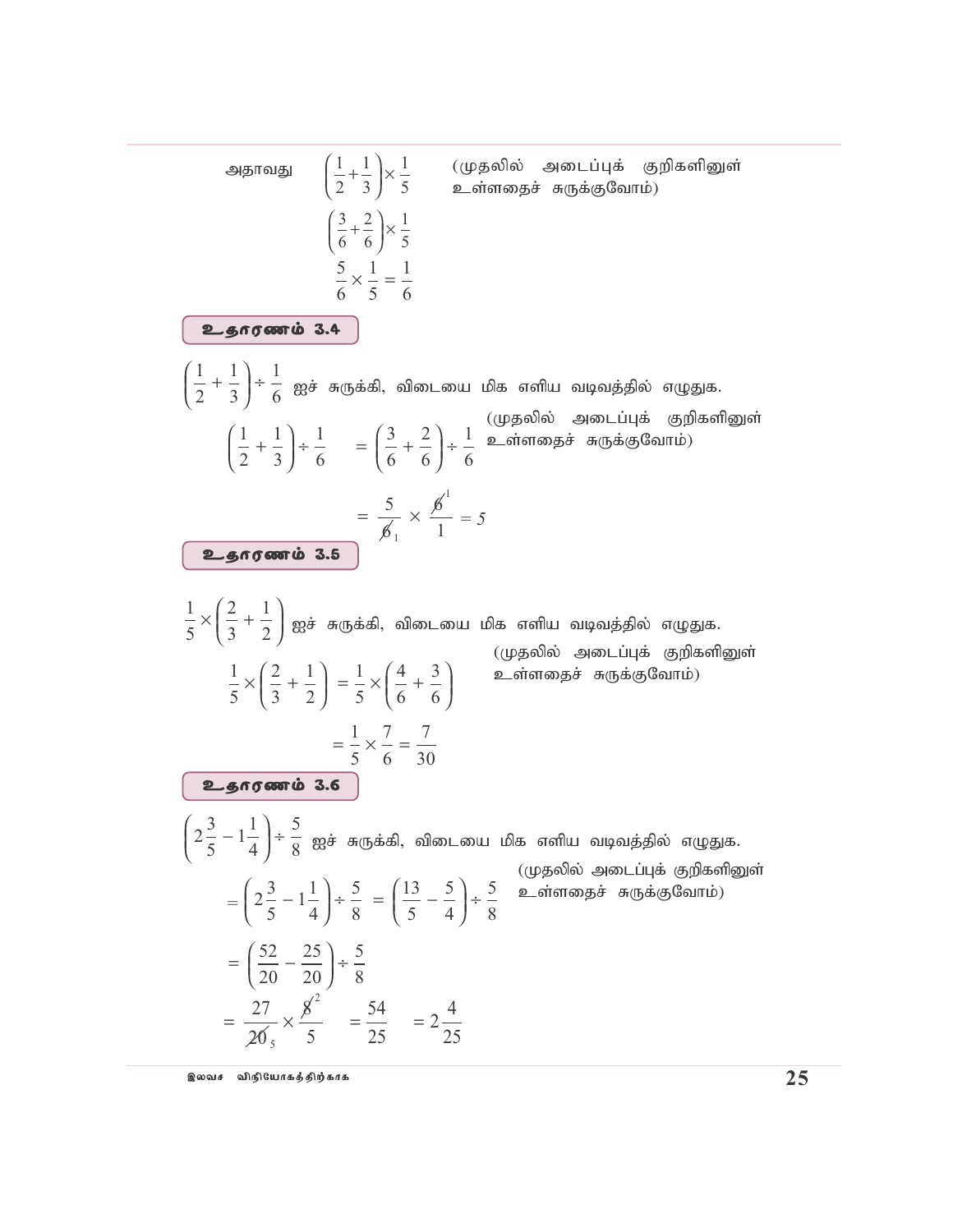$\frac{2}{3}, \frac{1}{4}$  என்னும் இரு பின்னங்களினதும் கூட்டுத்தொகையின் 24 மடங்கு யாது? இங்கு கூட்ட வேண்டிய இரு பின்னங்களையும் சுருக்க வேண்டுமென அடைப்புக் குறிகளின் மூலம் காட்டுகின்றோம்.

 $27 \text{ cm}$  இன்  $\frac{1}{9}$ யாது? "இன்" என்பது பெருக்கமாகக் கருதிச் சுருக்கப்படும். 27 இன்  $\frac{1}{9}$ =  $27^3 \times \frac{1}{9}$ 

 $=$  3 cm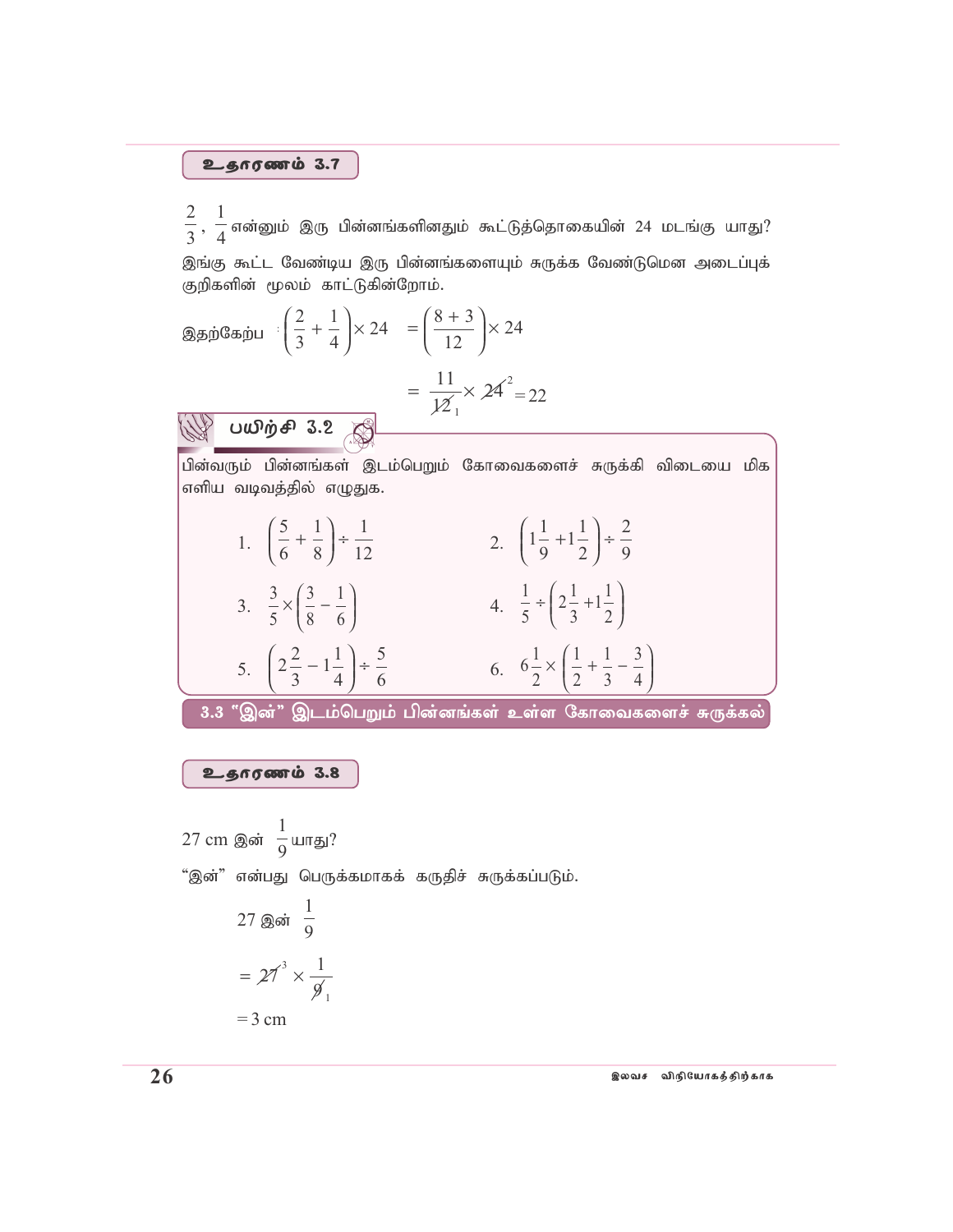ஓர் ஆண்டின் 3  $\frac{1}{5}$ என்பது எவ்வளவு நாட்கள் ஆகும்?<br> $\frac{1}{5}$ 

இதனை ஒரு கணிதக் கோவையாகக் காட்டுவோம்.

1 ஆண்டு இன் 
$$
\frac{3}{5} = 365
$$
 நாட்கள் இன்  $\frac{3}{5}$   
\n=  $365^{\frac{73}{3}}$ நாட்கள்  $\times \frac{3}{\cancel{5}_1}$   
\n= 219 நாட்கள்  $\times \frac{3}{\cancel{5}_1}$   
\n= 219 நாட்கள்

"இன்" உடன் ஏனைய கணிதச் செய்கைகள் இடம்பெறும் ஒரு சந்தர்ப்பத்தைக் கருதுவோம்.

உதாரணம் 3.10

4 7 இன்  $4\frac{2}{3}$  $\frac{2}{3}$  என்பதை  $1\frac{1}{9}$  $\frac{1}{9}$  இனால் வகுக்கும்போது கிடைக்கும் விடையைக்

காண்க.

இக்கூற்றைக் கணிதக் குறியீடுகளுடன் காட்டுவோம்.

$$
\frac{4}{7} \text{ and } 4\frac{2}{3} \div 1\frac{1}{9} = \frac{4}{7} \times \frac{14^{2}}{3} \div 1\frac{1}{9}
$$
\n
$$
= \frac{8}{3} \div \frac{10}{9}
$$
\n
$$
= \frac{8^{4}}{3} \times \frac{9^{3}}{10^{5}} = \frac{12}{5} = 2\frac{2}{5}
$$
\nW **UUD**  $\vec{p} \cdot \vec{p}$  = 3.3

\n1. Gugl  $\vec{p}$  = 5

\n1. Gugl  $\vec{p}$  = 5

\n2.4

\n3.5

\n4.6

\n4.7

\n5.8

\n6.9

\n7.9

\n8.3

\n9.1

\n1.4

\n1.4

\n1.4

\n1.5

\n1.6

\n1.7

\n1.8

\n1.9

\n1.9

\n1.1

\n1.1

\n1.1

\n2.1

\n3.3

\n4.4

\n5.4

\n6.5

\n7.4

\n8.4

\n9.5

\n10.6

\n11.4

\n12.5

\n13.6

\n14.7

\n15.7

\n16.7

\n17.8

\n18.8

\n19.9

\n10.9

\n10.9

\n11.9

\n12.9

\n13.9

\n14.9

\n15.9

\n16.9

\n17.9

\n18.1

\n19.9

\n10.9

\n10.9

\n11.9

\n12.9

\n13.9

\n14.9

\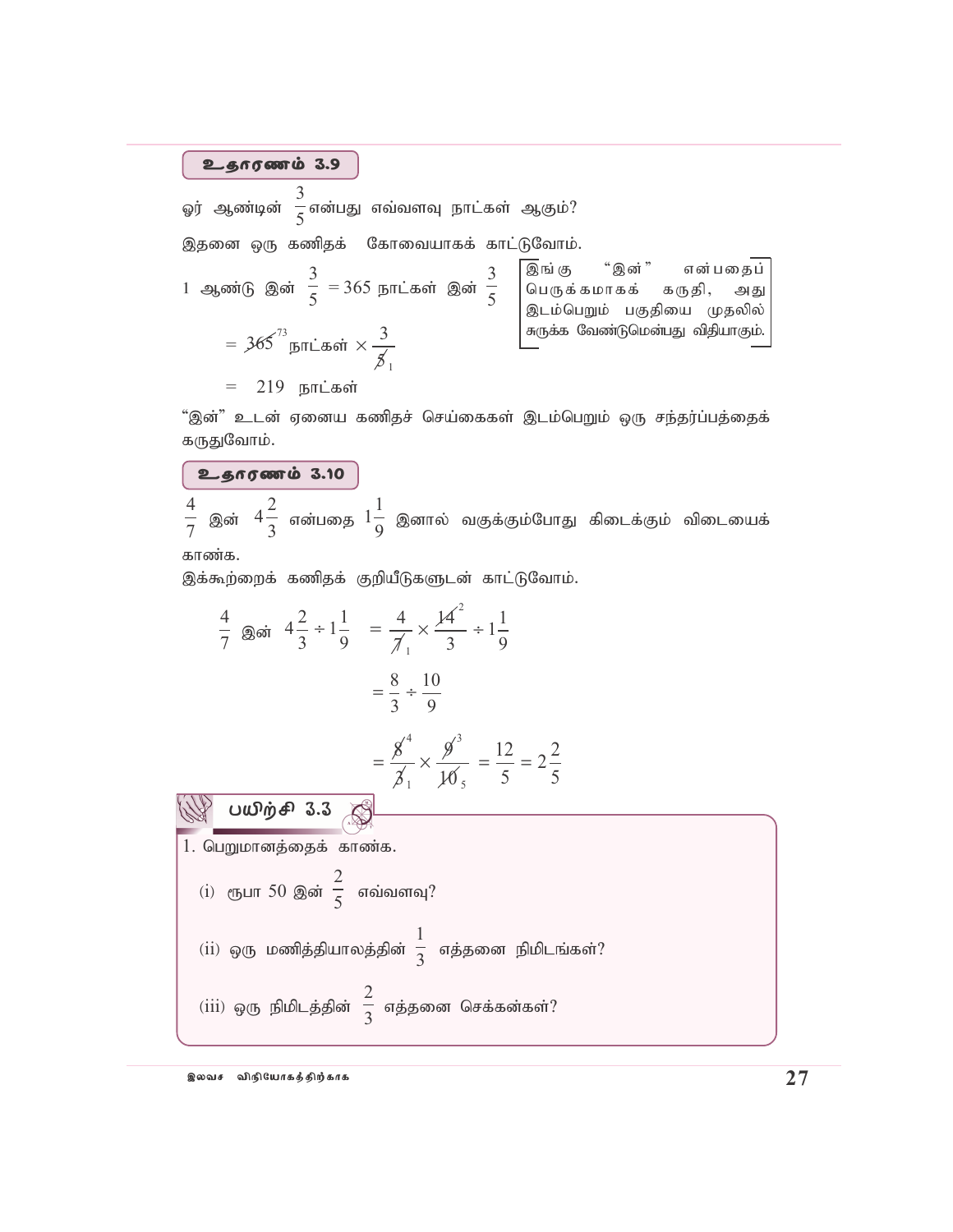

செய்கைகள் இடம்பெறும் பின்னங்கள் உள்ள கோவைகளைச் சுருக்கும் ஒழுங்குமுறை கீழே காணப்படுகின்றது.

- 1. அடைப்புக் குறிகள் உள்ள பகுதியைச் சுருக்கல் (Brackets)
- 2' ',d;" cs;s gFjpiar; RUf;fy; (**O**f)
- 3. வகுத்தல் உள்ள பகுதியைச் சுருக்கல் **(Division)**
- 4. பெருக்கல் உள்ள பகுதியைச் சுருக்கல் (Multiplication)
- 5' \$l;ly; cs;s gFjpiar; RUf;fy; (**A**ddition)
- 6. கழித்தல் உள்ள பகுதியைச் சுருக்கல் (Subtraction)

இவ்வொழுங்குமுறையை நினைவில் வைத்துக்கொள்வதன் வசதிக்காக இதனை **" BODMAS"** எனக் காட்டுவோம்.

மேற்குறித்த ஒழுங்குமுறையைப் பின்பற்றிப் பின்னங்கள் இடம்பெறும் கோவைகளைச் சுருக்கும் விதத்தைப் பின்வரும் உதாரணங்களின் மூலம் கருதலாம்.

1 6 2 5  $\left(\frac{1}{\epsilon}+\right)$  $\overline{\mathcal{L}}$  $\overline{a}$ )<sup>இன்</sup> 2 17 3  $\frac{1}{5}$  ஐச் சுருக்கி, விடையை மிக எளிய வடிவத்தில் எழுதுக.  $=\left(\frac{1}{2} + \right)$  $\overline{\mathcal{L}}$  $\overline{a}$  $\overline{1}$ 1 6 2  $\overline{5}$   $\int$ இன் 2 17 3 5 ÷  $=\left(\frac{5+}{2}\right)$  $\overline{\mathcal{L}}$  $\overline{a}$  $\overline{\phantom{a}}$  $5 + 12$  $\overline{30}$  இன் 2 17 3 5  $\div \frac{3}{5}$  (முதலில் அடைப்புக் குறிகளினுள் உள்ளதைச்  $=\frac{\cancel{17}}{24}$ 30 1 15  $\times \frac{\cancel{2}^1}{\cancel{17}}$  ÷  $\cancel{17}$ 3 5  $\frac{1}{\epsilon}$  ,  $\frac{3}{\epsilon}$  (இரண்டாவதாக "இன்" ஐச் சுருக்குவோம்) 1  $=\frac{1}{16}$  ÷ 15 3 5  $=\frac{1}{12}$   $\times$ 15  $\cancel{5}$ 3 <sup>3</sup> 1  $=\frac{1}{2}$ 9 சுருக்குவோம்)  $2.60$ (அடுத்ததாக வகுத்தலைச் சுருக்குவோம்)

 $28$  , we have the proposition of the contract  $\epsilon$  that  $\epsilon$  is a set of  $\epsilon$  and  $\epsilon$  and  $\epsilon$  and  $\epsilon$  and  $\epsilon$  and  $\epsilon$  and  $\epsilon$  and  $\epsilon$  and  $\epsilon$  and  $\epsilon$  and  $\epsilon$  and  $\epsilon$  and  $\epsilon$  and  $\epsilon$  and  $\epsilon$  and  $\epsilon$  and  $\$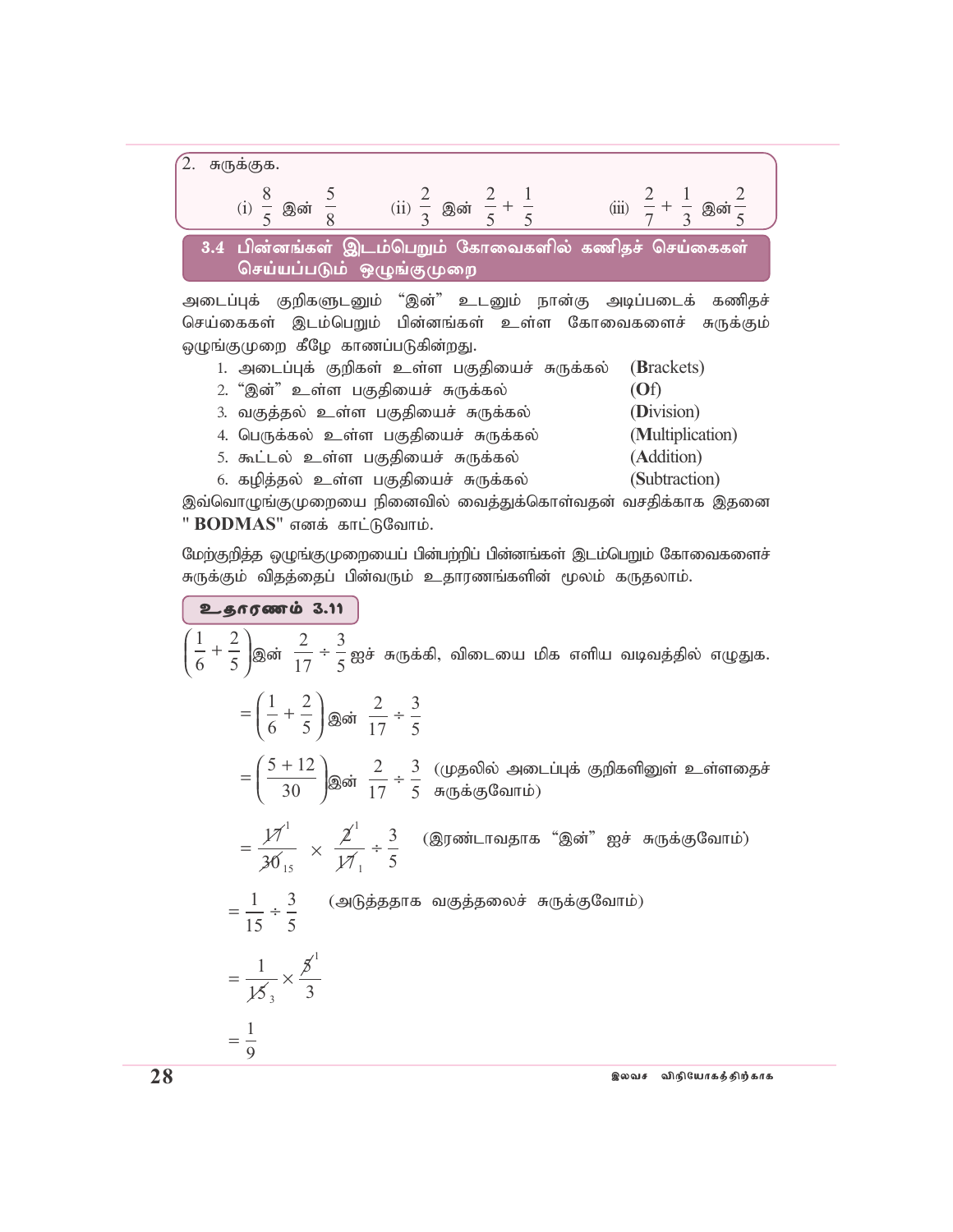$1\frac{1}{3} + \frac{2}{5}$  இன்  $\frac{5}{6}$  ஐச் சுருக்கி, விடையை மிக எளிய வடிவத்தில் எழுதுக.

$$
1\frac{1}{3} + \frac{2}{5} \quad \text{gasi} \quad \frac{5}{6} = 1\frac{1}{3} + \frac{2^1}{5^1} \times \frac{5^1}{5^1}
$$

$$
= 1\frac{1}{3} + \frac{1}{3}
$$

$$
= \frac{4}{3} + \frac{1}{3} = \frac{5}{3} = 1\frac{2}{3}
$$

மேற்குறித்த விதியைப் பின்பற்றாவிட்டால் சரியான விடை கிடைக்காது என்பதை விளக்கலாம்.

மேற்குறித்த உதாரணத்தைக் கருதுவோம்.

$$
1\frac{1}{3} + \frac{2}{5} \quad \text{goint} \quad \frac{5}{6}
$$

$$
= \frac{4}{3} + \frac{2}{5} \quad \text{goint} \quad \frac{5}{6}
$$

விதியைக் கருதாமல் கூட்டலை முதலில் சுருக்குவோம்.

 $=\frac{13}{9}$   $=1\frac{4}{9}$  இது தவறான விடை

 $=\frac{20}{15}+\frac{6}{15}$  இன்  $\frac{5}{6}$  (கணிதச் செய்கைகள் உள்ள ஒழுங்குமுறையைப்

$$
=\frac{26}{15} \quad \text{and} \quad \frac{5}{6}
$$

பின்னர் "இன்" ஐச் சுருக்குவோம்.

$$
=\frac{26^{13}}{15_3}\times\frac{5^1}{6_3}
$$

$$
1\frac{1}{3} \underline{\circ} \bot
$$
ன்  $\frac{2}{5}$  அன்றி  $\frac{2}{5}$  இன்  $\frac{5}{6}$  ஐக்   
கூட்ட வேண்டும். ஆகையால்,  
இவ்விடை தவறானது.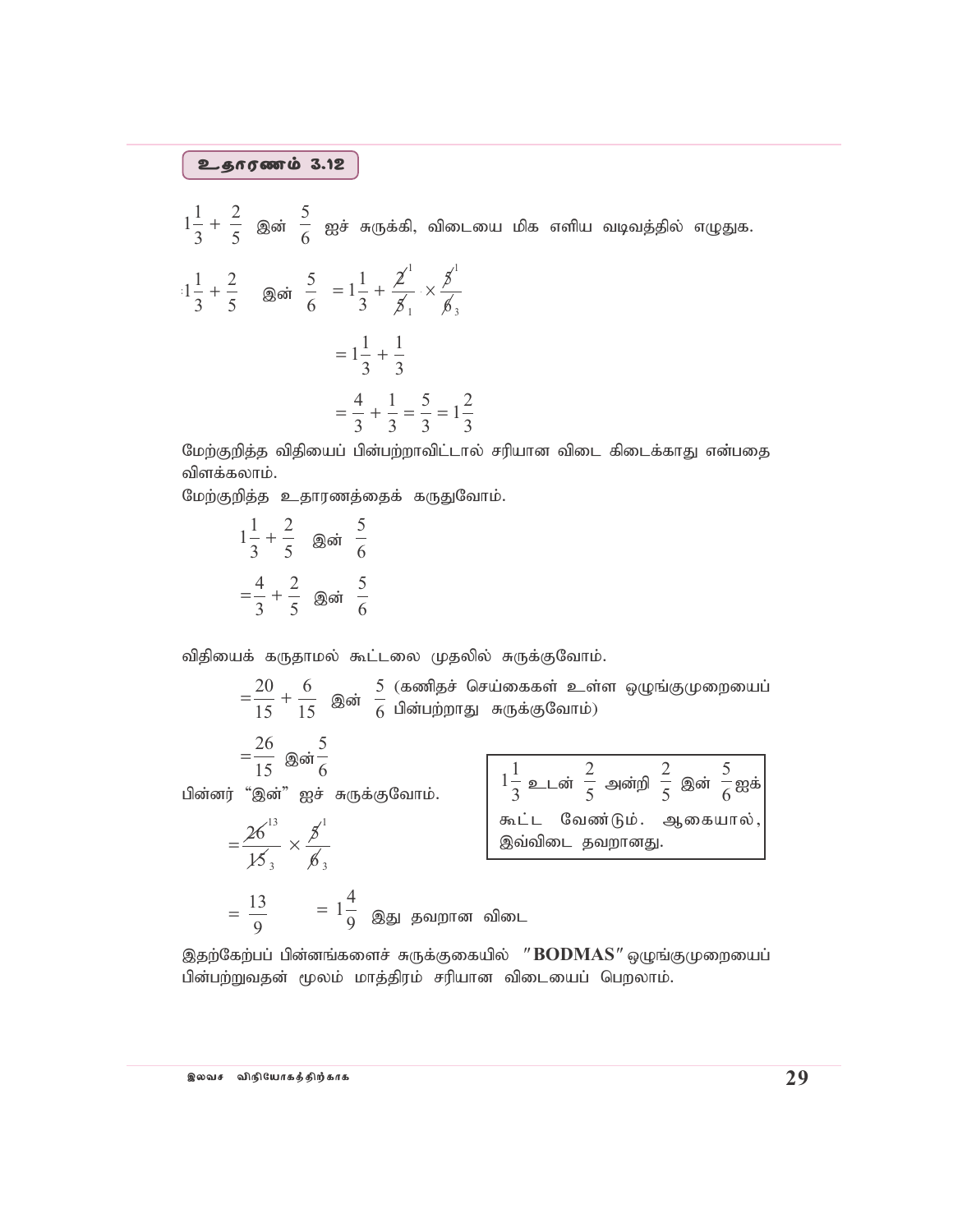$$
\frac{5}{8} \times 1\frac{1}{2} + \frac{15}{16}
$$
824 54 (J~~3~~ + J~~3~~ + J~~6~~ + J~~6~~ + J~~6~~ + J~~6~~ + J~~6~~ + J~~6~~ + J~~6~~ + J~~6~~ + J~~6~~ + J~~6~~ + J~~6~~ + J~~6~~ + J~~6~~ + J~~6~~ + J~~6~~ + J~~6~~ + J~~6~~ + J~~6~~ + J~~6~~ + J~~6~~ + J~~6~~ + J~~6~~ + J~~6~~ + J~~6~~ + J~~6~~ + J~~6~~ + J~~6~~ + J~~6~~ + J~~6~~ + J~~6~~ + J~~6~~ + J~~6~~ + J~~6~~ + J~~6~~ + J~~6~~ + J~~6~~ + J~~6~~ + J~~6~~ + J~~6~~ + J~~6~~ + J~~6~~ + J~~6~~ + J~~6~~ + J~~6~~ + J~~6~~ + J~~6~~ + J~~6~~ + J~~6~~ + J~~6~~ + J~~6~~ + J~~6~~ + J~~6~~ + J~~6~~ + J~~6~~ + J~~6~~ + J~~6~~ + J~~6~~ + J~~6~~ + J~~6~~ + J~~6~~ + J~~6~~ + J~~6~~ + J~~6~~ + J~~6~~ + J~~6~~ + J~~6~~ + J~~6~~ + J~~6~~ + J~~6~~ + J~~6~~ + J~~6~~ + J~~6~~ + J~~6~~ + J~~6~~ + J~~6~~ + J~~6~~ + J~~6~~ + J~~6~~ + J<

, இலவச விநியோகத்திற்காக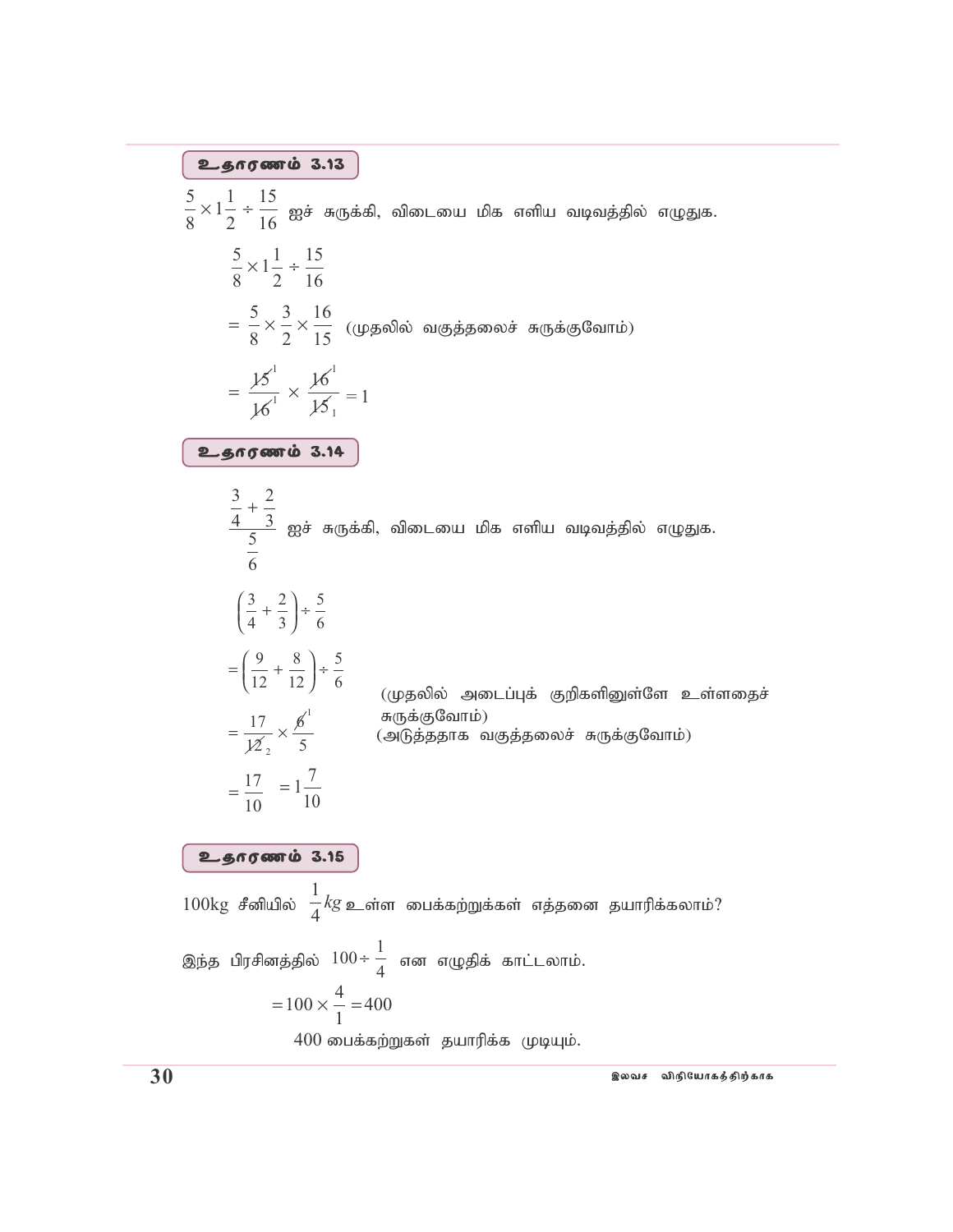### $2.666$

$$
\left(2\frac{1}{4} \div \frac{3}{14}\right) \times 2\frac{1}{7} \text{ gg\ddot{\theta}} \text{ a(fg\ddot{\theta})} \text{ a(fg\ddot{\theta})} \text{ a(gg\ddot{\theta})} \text{ a(gg\ddot{\theta})} \text{ a(gg\ddot{\theta})} \text{ a(gg\ddot{\theta})} \text{ a(gg\ddot{\theta})} \text{ a(gg\ddot{\theta})} \text{ a(gg\ddot{\theta})} \right)
$$
\n
$$
= \left(\frac{9}{4} \div \frac{3}{14}\right) \times 2\frac{1}{7} \text{ (aogg\ddot{\theta})} \text{ a(gg\ddot{\theta})} \text{ a(gg\ddot{\theta})} \text{ a(gg\ddot{\theta})} \text{ a(gg\ddot{\theta})} \text{ a(gg\ddot{\theta})} \text{ a(gg\ddot{\theta})} \text{ a(gg\ddot{\theta})} \text{ a(gg\ddot{\theta})} \text{ a(gg\ddot{\theta})} \text{ a(gg\ddot{\theta})} \text{ a(gg\ddot{\theta})} \text{ a(gg\ddot{\theta})} \text{ a(gg\ddot{\theta})} \text{ a(gg\ddot{\theta})} \text{ a(gg\ddot{\theta})} \text{ a(gg\ddot{\theta})} \text{ a(gg\ddot{\theta})} \text{ a(gg\ddot{\theta})} \text{ a(gg\ddot{\theta})} \text{ a(gg\ddot{\theta})} \text{ a(gg\ddot{\theta})} \text{ a(gg\ddot{\theta})} \text{ a(gg\ddot{\theta})} \text{ a(gg\ddot{\theta})} \text{ a(gg\ddot{\theta})} \text{ a(gg\ddot{\theta})} \text{ a(gg\ddot{\theta})} \text{ a(gg\ddot{\theta})} \text{ a(gg\ddot{\theta})} \text{ a(gg\ddot{\theta})} \text{ a(gg\ddot{\theta})} \text{ a(gg\ddot{\theta})} \text{ a(gg\ddot{\theta})} \text{ a(gg\ddot{\theta})} \text{ a(gg\ddot{\theta})} \text{ a(gg\ddot{\theta})} \text{ a(gg\ddot{\theta})} \text{ a(gg\ddot{\theta})} \text{ a(gg\ddot{\theta})} \text{ a(gg\ddot{\theta})} \text{ a(gg\ddot{\theta})} \text{ a(gg
$$

# உதாரணம் 3.17

4 9  $1\frac{1}{2}$ 2 3 5  $2\frac{1}{2}$  $\frac{11}{2} \div \frac{5}{5} - 2\frac{1}{3}$  ஐச் சுருக்கி, விடையை மிக எளிய வடிவத்தில் எழுதுக.  $\frac{4}{9} + 1\frac{1}{2} \div \frac{3}{7}$ 9  $1\frac{1}{2}$ 2 3 5  $2\frac{1}{2}$ 3  $=\frac{4}{2} + \frac{3}{2} \div \frac{3}{2} -$ 9 3 2 3 5 7 3  $= \frac{4}{3} + \frac{\cancel{3}^2}{2} \times \frac{5}{\cancel{4}} -$ 9  $\cancel{5}$ 2 5  $\cancel{5}$ 7 3 1 1  $=$  $\frac{4}{0} + \frac{5}{2}$ 9 5 2 7 3  $=$   $\frac{8}{10} + \frac{45}{10}$ 18 45 18 7 3 (அடுத்ததாகக் கூட்டலைச் சுருக்குவோம்)  $=$  $\frac{53}{18}$ 18 42 18  $=\frac{11}{18}$ 18 (முறைமையில்லாப் பின்னங்களாக்கிச் சுருக்குவோம்)  $(\triangleleft$ டுத்ததாக வகுத்தலைச் சுருக்குவோம்)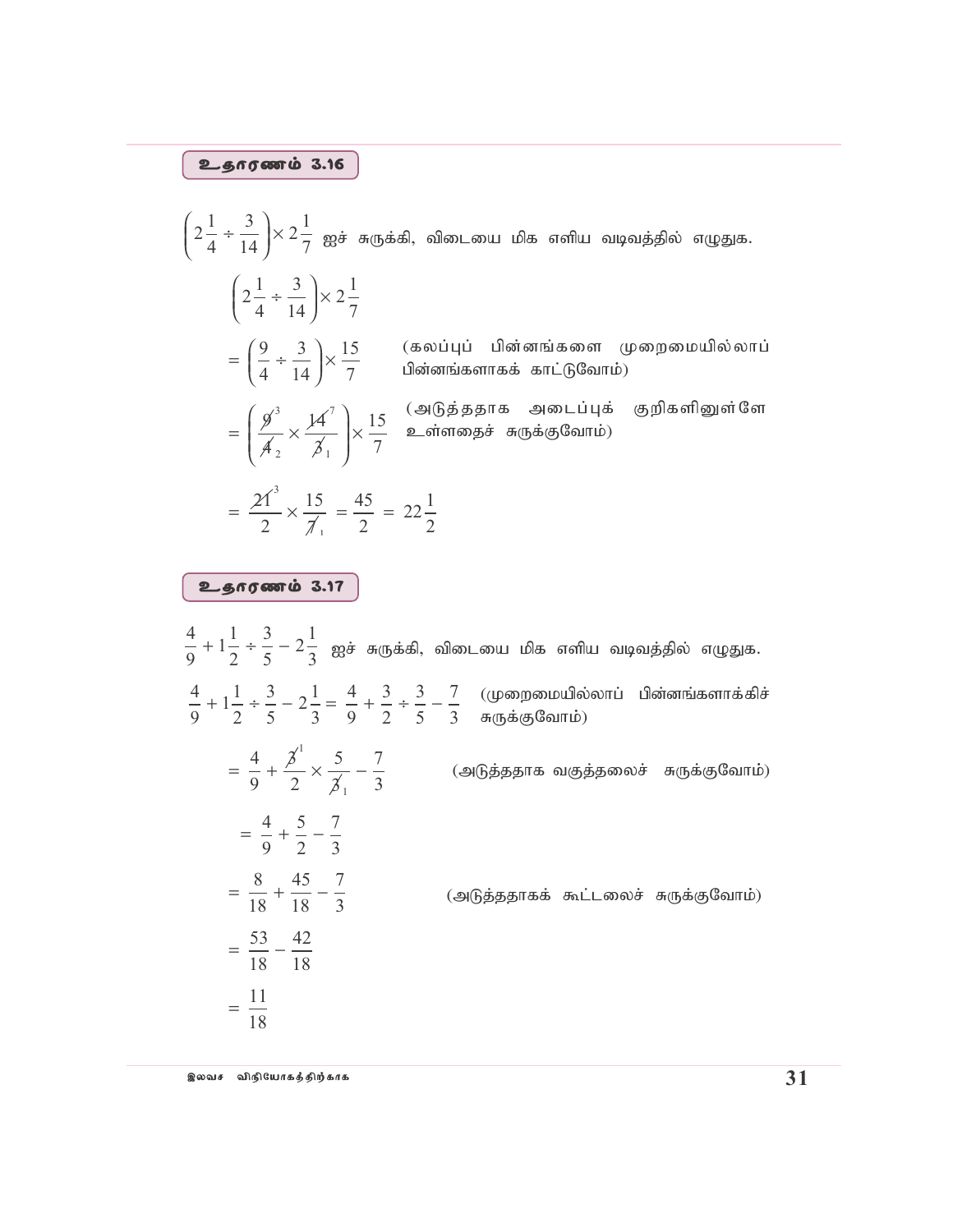